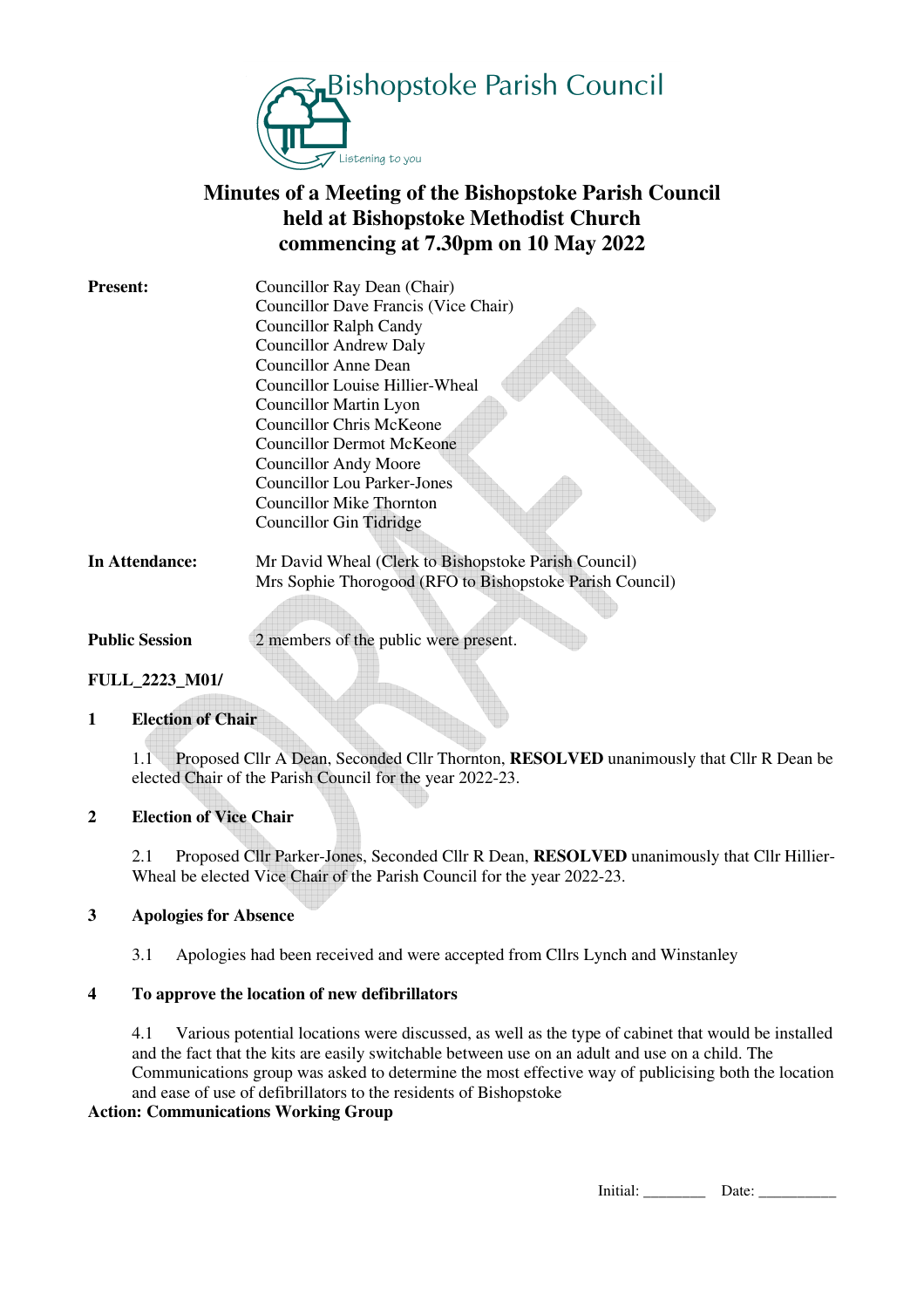4.2 Proposed Cllr Parker-Jones, Seconded Cllr Moore, **RESOLVED** unanimously that the five initial preferred locations for defibrillators are the Bishopstoke Community Centre, the Bishopstoke Methodist Church, Underwood Road allotments, the pharmacy by Stokewood Surgery (or the Y Zone if that is not possible) and Sewall Drive to serve the allotments, and both cemeteries, with the entrance to Stoke Park Woods on Stoke Park Road being used as a replacement should the Sewall Drive installation have to be delayed.

## **5 To adopt and sign Minutes of the Parish Council meetings held on 9 November 2021, 17 December 2021, 18 January 2022, 8 February 2022 and 8 March 2022**

5.1 Proposed Cllr Moore, Seconded Cllr D McKeone, that the minutes of the Parish Council meetings held on 9 November 2021, 17 December 2021, 18 January 2022, 8 February 2022 and 8 March 2022 be adopted as a true record

 5.2 **RESOLVED** with one abstention and one against that the minutes of the Parish Council meeting held on 9 November 2021 be adopted as a true record.

 5.3 **RESOLVED** with four abstentions and one against that the minutes of the Parish Council meeting held on 17 December 2021 be adopted as a true record.

 5.4 **RESOLVED** with one abstention and one against that the minutes of the Parish Council meeting held on 18 January 2022 be adopted as a true record.

 5.5 **RESOLVED** with one abstention and one against that the minutes of the Parish Council meeting held on 8 February 2022 be adopted as a true record.

 5.6 **RESOLVED** with three abstentions and one against that the minutes of the Parish Council meeting held on 8 March 2022 be adopted as a true record.

## **6 Declarations of Interest and Requests for Dispensations**

6.1 Cllr Parker-Jones declared an interest in the item on the Glebe Meadow project brief as a member of Bishopstoke Players.

*Cllr A Dean left the room at this point.* 

## **7 To adopt the statement of internal control**

7.1 Proposed Cllr R Dean, Seconded Cllr Moore, **RESOLVED** unanimously that the Statement of Internal Control for the year ending 31 March 2022 be signed.

## **8 To approve the financial reports and statement of reserves up to 31st March 2022**

8.1 Proposed Cllr Parker-Jones, Seconded Cllr Moore, **RESOLVED** with three abstaining, that the financial reports and statement of reserves up to 31<sup>st</sup> March 2022 be approved.

*Cllr A Dean returned to the room at this point.* 

#### **9 To note the report from the internal auditor and approve the Council's response**

9.1 Proposed Cllr Lyon, Seconded Cllr Parker-Jones, **RESOLVED** unanimously that the report from the internal auditor be noted and the Council's response approved.

Initial: \_\_\_\_\_\_\_\_ Date: \_\_\_\_\_\_\_\_\_\_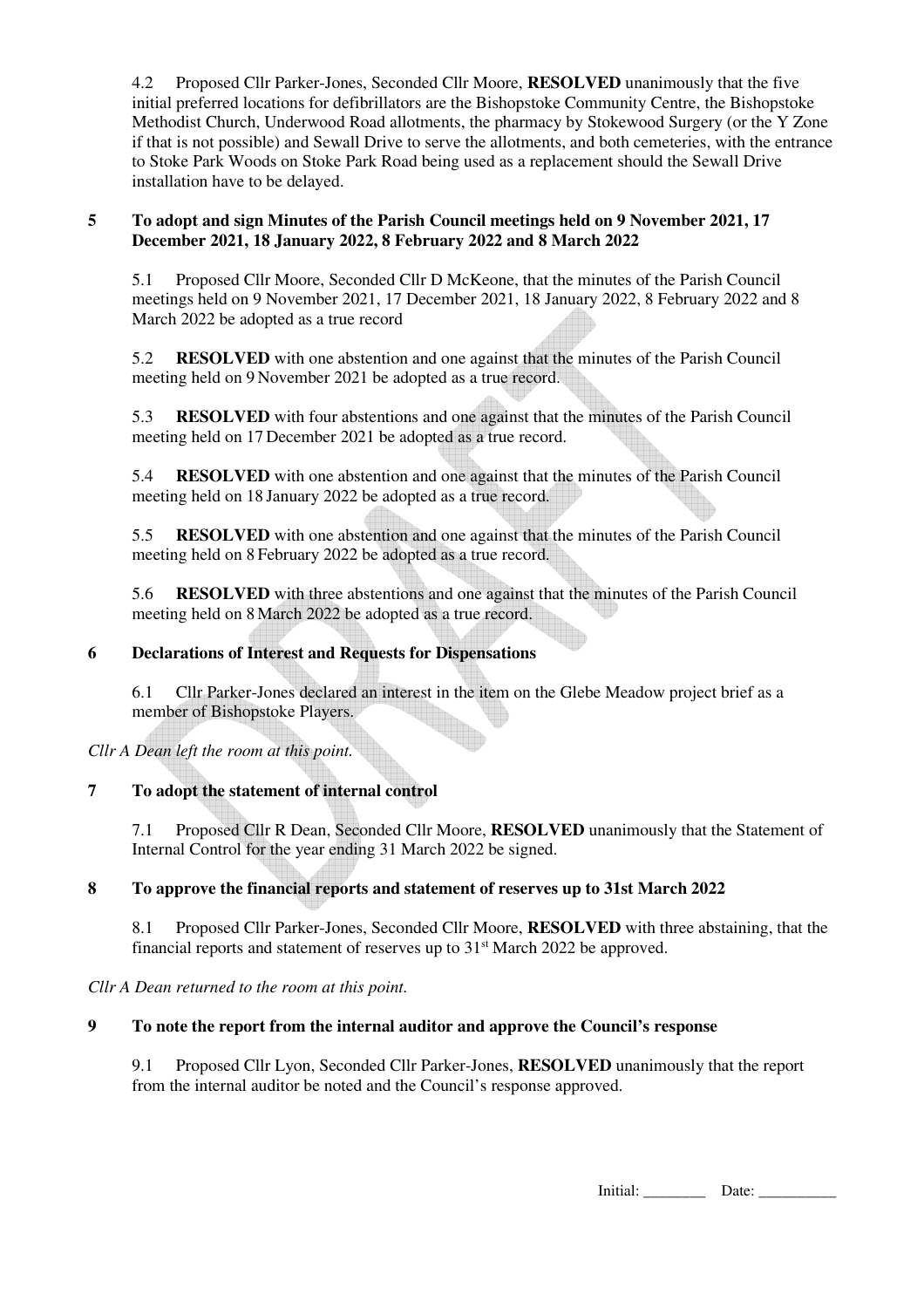#### **10 To adopt the Annual Governance Statement for the year ended 31 March 2022**

10.1 Proposed Cllr Moore, Seconded Cllr A Dean, **RESOLVED** unanimously that the Annual Governance Statements for the year ended 31 March 2022 be agreed and signed.

## **11 To approve the Accounting Statements for the year ended 31 March 2022**

11.1 Proposed Cllr Moore, Seconded Cllr Parker-Jones, **RESOLVED** unanimously that the Accounting Statements for the year ended 31 March 2022 be approved and signed.

 11.2 Cllrs requested an informal training session be arranged to help them better understand the audit process and forms, as well as the general financial reports.

#### **Action: RFO**

*The RFO left the meeting at this point.* 

#### **12 Reports from Committees, Working Groups, Officers and Councillors**

12.1 The resolutions from Council Committees were noted.

 12.2 There were no recommendations to vote upon as the recommendations from the Assets Committee had been dealt with at the January informal recommendation meeting under the Emergency Protocol.

 12.3 The Clerk gave a verbal update on the Carnival group confirming the plans for the Jubilee event, the quizzes, a scavenger hunt and the Carnival itself. This report was noted.

12.4 The report from the Communications Working Group was noted.

 12.5 The Clerk's report was noted. Councillor Parker-Jones was asked for an update on the "20's plenty" scheme. Cllr Parker-Jones informed the Council that working group meetings are still happening and their report is due in the Autumn to Hampshire County Council in time for budget considerations.

## **13 To determine membership of Committees, Working Groups and other appointments**

13.1 Proposed Cllr R Dean, Seconded Cllr Parker-Jones, **RESOLVED** unanimously that the various Committees, Working Groups and other appointments be made as follows:

Finance Committee: Cllrs A Dean, R Dean, C McKeone, Parker-Jones and Winstanley

Assets Committee: Cllrs R Dean, Francis, Hillier-Wheal, D McKeone, Tidridge and Winstanley

Planning Committee: Cllrs Daly, A Dean, Hillier-Wheal, C McKeone and Moore

Communications Working Group: Cllrs Francis, D McKeone and Winstanley

 Glebe Meadow Working Group: Cllrs Candy, R Dean, Francis, Hillier-Wheal, Lyon, C McKeone, Tidridge and Winstanley

 Village Trails Working Group: Cllrs A Dean, R Dean, Hillier-Wheal, Lynch, C McKeone and Tidridge

Climate Change Emergency Working Group: Cllrs Parker-Jones, Tidridge and Winstanley

Initial: \_\_\_\_\_\_\_\_ Date: \_\_\_\_\_\_\_\_\_\_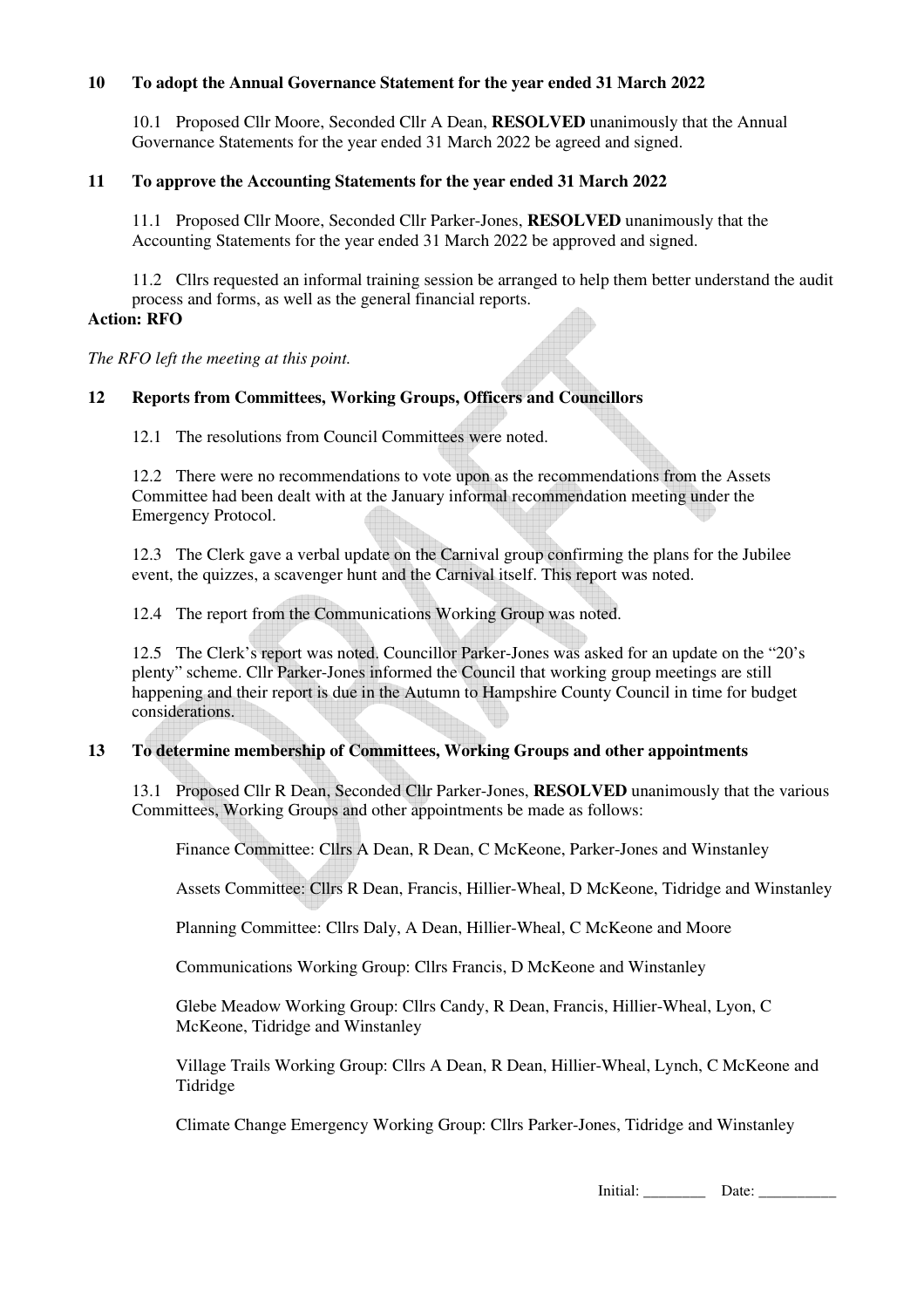Neighbourhood Plan: Cllrs A Dean, R Dean, C McKeone and Tidridge

Carnival: Cllrs Hillier-Wheal and Winstanley

Eastleigh District Association of Parish and Town Councils: Cllrs R Dean and Lyon

Airport Consultative Committee: Cllr Lyon as Primary and Cllr Winstanley as Deputy

Bishopstoke Parochial Charities: Cllr Winstanley

Bishopstoke Community Association: Cllr Winstanley

Passenger Transport Forum: Cllr Francis as Primary and Cllr Parker-Jones as Deputy.

 13.2 Cllr Tidridge requested that all Councillors receive calendar invitations to all meetings, rather than just Committee members.

#### **Action: Clerk**

*Cllr Moore left the meeting at this point.* 

#### **14 To note the meeting dates for the coming year**

14.1 The meeting dates for the year were noted.

#### **15 To approve the amended overall project brief for Glebe Meadow**

15.1 After discussion it was agreed that more detail should be reintroduced regarding the Memorial Hall – namely that it be designed as a performance venue and potentially include a café and a changing places area. Other relevant details previously included would be considered for reintroduction. Additionally, it was requested that bike storage be included.

 15.2 The Clerk outlined the expected process of the Glebe Meadow group considering each specific area of the meadow in turn and producing a specification based on that discussion. Once those had been agreed the Council would see to employ a project manager to oversee the whole process and liaise with the Council. Concern was expressed that too much is being crammed into the area and it was agreed that this would be considered by the working group. Additionally, Cllr Lyon recommended following the RIBA plan of work to help ensure the whole process runs smoothly and in a timely fashion.

 15.3 Proposed Cllr Daly, Seconded Cllr Francis, **RESOLVED** with one abstention that the Glebe Meadow project brief, as amended, be approved.

## **16 To approve going ahead with the new frontage for Stoke Common play area**

16.1 After discussion it was noted that there may be minor changes to the noticeboard, bench and bin, but that would not alter the overall cost by much and would not change the planned work.

 16.2 Proposed Cllr Tidridge, Seconded Cllr Thornton, **RESOLVED** unanimously that the new frontage for Stoke Common play area be approved.

*Cllr Hillier-Wheal left the meeting at this point. 1 member of the public arrived at this point.* 

Initial: \_\_\_\_\_\_\_\_ Date: \_\_\_\_\_\_\_\_\_\_